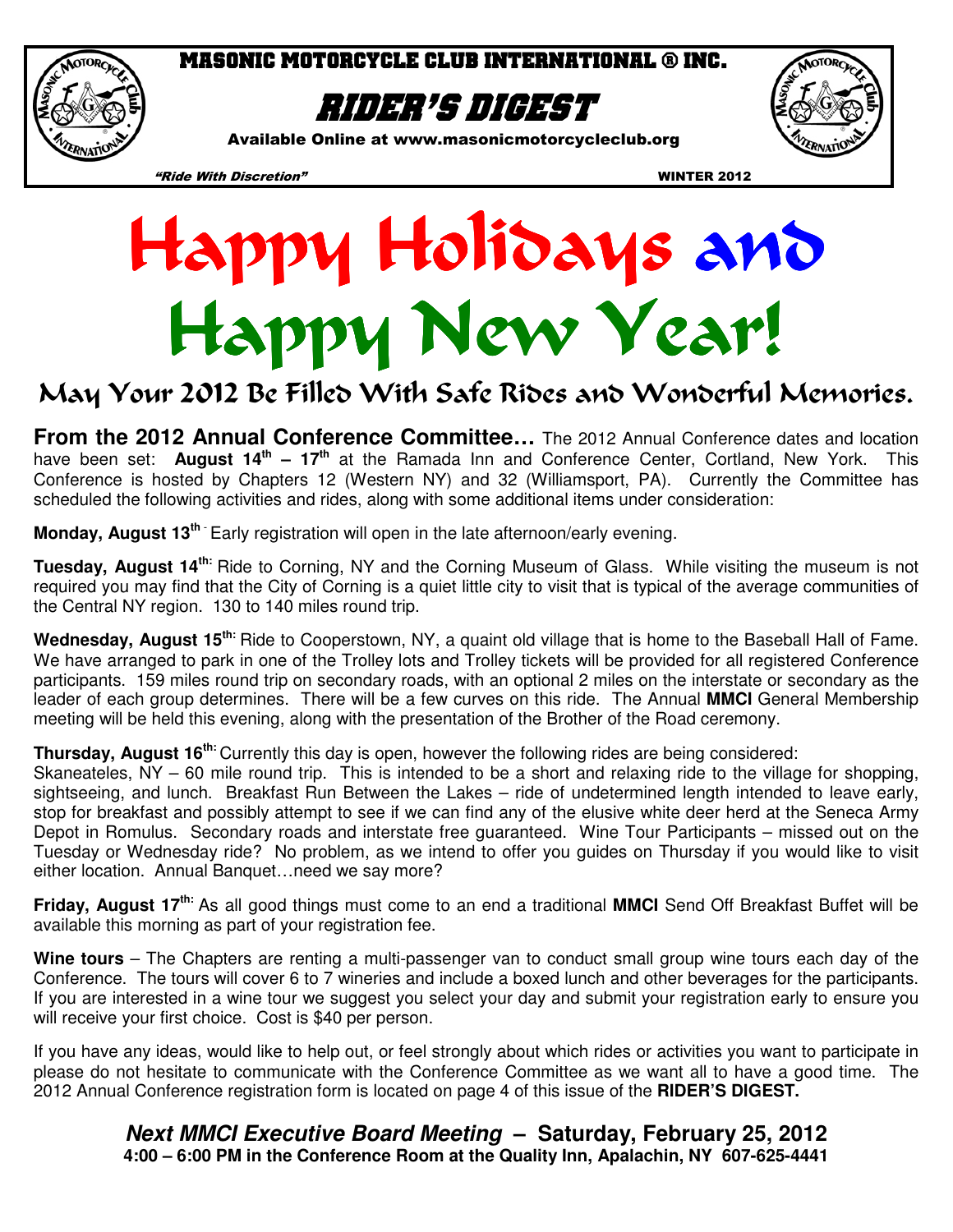# **MASONIC MOTORCYCLE CLUB INTERNATIONAL ® INC. Executive Board, 2011 – 2013**

Golden Valley, MN 55427

31087 Indian Mission Road Gordy Aune, Jr., Dave Page Millsboro, DE 19966 302-947-4625 **Audit: Ed Lewis (Chair),** 

University Heights, OH 44118

## **Treasurer: George Detweiler Communist Communist Communist Communist Communist Communist Communist Communist Communist Communist Communist Communist Communist Communist Communist Communist Communist Communist Communist C**

15173 Holleyside Drive **ghdetweiler@comcast.net** 

137 East Main Street 570-837-7079

### **4 Year Trustee: Gordy Aune, Jr. Cliff Wilson, Jeff Kaplan** 2432 Pearson Parkway

**GRANDPAAUNE@aol.com Cliff Wilson** 

 . Lock Haven, PA 17745 570-769-3282 **dirg46@yahoo.com** 

### **Honorary Trustee: Kent Dorney, Past Pres.**  49 Simson Street Tonawanda, NY 14150 716-694-1595 **Newsletter Editor: Jeff Kaplan**

## **Elected Officers Appointed Committees**

**President: Kenneth White By-laws: Greg Lane (Chair), By-laws: Greg Lane (Chair), By-laws: Greg Lane (Chair),**  $\overline{1621}$  Independence Ave North Dick Morse, Gary O'Neal, John VanKirk

763-545-0491 **Safety: Dean Gonya (Chair), mmci24.1@gmail.com Ron Baldwin, Robert Boss, Ian Mountfield** 

**Vice-president: Ronald Ferraro Nominations: Don Crete (Chair),** 

**ronpferraro@yahoo.com Lloyd Jackson, Chris Alexander, Mark Dreyer** 

**Secretary: Jeff Kaplan Finance: George Detweiler (Chair), Finance: George Detweiler (Chair), 2417 Elmdale Road** Jeff Kaplan, Gordy Aune, Jr., Ron Ferraro

216-382-2685 **Membership: Kent Dorney (Chair), bmw\_jeff@ameritech.net bmw\_jeff@ameritech.net 14150** (49 Simson Street, Tonawanda, NY 14150  **Ch8MMCI@verizon.net**),

Dumfries, VA 22025 **Grievance: Neal Forbes (Chair),**  703-670-2313 Bumpy Geortz, Tom Boyle, Jeff Killian

 **Website: Doug Kelley (Chair), 2 Year Trustee: David Page (dougkelley@windstream.net),** Scott Rose

## Middleburg, PA 17842 **Quartermaster: Cliff Wilson**

**dwptrucking@aol.com Death Benefit Fund: Dick Morse (Chair),**  Dick Foxen (Sec-Treas), Neal Forbes,

# Brooklyn Park, MN 55444 **Lifetime Trustees: Doug Kelley,**  763-585-1766 **Richard Kovac, Richard Morse,**

**6 Year Trustee: Dean Gonya Conference 2012: Dean Gonya (Chair)**<br> **6 Year Trustee: Dean Gonya Conference 2012: Dean Gonya (Chair)**<br>
Kent Dorney (Co-chair). hosted by Chapters 12 a Kent Dorney (Co-chair), hosted by Chapters 12 and 32

**fltmedic@verizon.net** Email change of address, articles and material for publication to: **bmw\_jeff@ameritech.net** or mail to: **International Chaplain: Jeff Killian 2417 Elmdale Road, University Hts., OH 44118**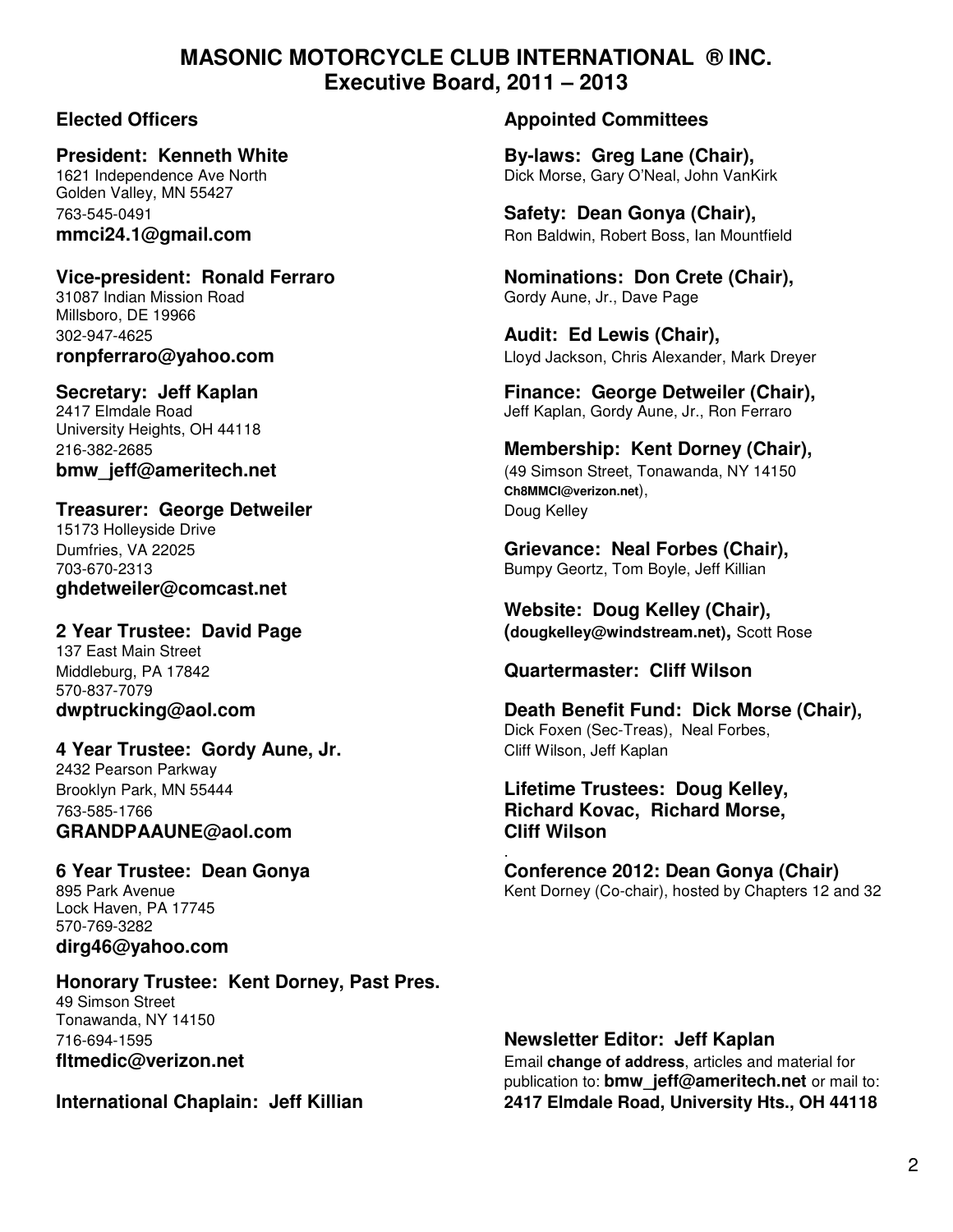

# **President's Message…**

It is sadness that has a place in my heart as I write this. On Saturday, December 11 there was a memorial service for our Brother Rex Baker as he had lost his battle with cancer just a few days earlier. It's hard to wonder, or even comprehend where **MMCI** would be today if it weren't for

men like the original few, including Rex, that took it upon themselves to start and form this organization. These were truly Brothers who "walked the walk and talked the talk" when it came to getting **MMCI** off the ground and growing it into what it is today. Today we have around 700 members and many proudly wear the patch and ride with the discretion these fellows dreamed of. Words can never say enough to be able to tell these Brothers what they mean to us and how they shaped the club. Thank You is just so simple and rolls off the tongue like water off a duck's back. In reality though, that's all we have. Our actions say Thank You, our words say Thank You and a simple hug says Thank You. My brothers, when you run into some of these founding fathers of the **MMCI,** please take a moment and say Thank You.

At this time I would like to express my deepest respect and appreciation to Bonnie Baker for allowing us to have Rex enter our lives and touch us with a special feeling only a few brothers get to know. Rex was a good man, a gentle man and an example of the man we should all try to achieve. Rex, rest in peace and know well my brother, your work here is done, but you will never be forgotten.

When you read this the Christmas season will have passed and we will be in the hard grip of winter in Minnesota. But, I still want to take this moment and tell each of you a Merry Christmas and a Happy New Year.

A short FYI. We have had contact with some fellow riders and right now we are in the process of possibly adding 3 new chapters. Keep the **MMCI** in mind and out front when you visit your lodge or visit with other brothers. If each one of us tries just a little to get our club some attention, we will turn our membership from decline to growth. Do me a favor. Ask your Grand Lodge why the **MMCI** isn't linked to their web site. I challenge you to ask your Grand Lodge why we aren't listed on their Masonic link. Drop just one quick email to your Grand Secretary and eventually we'll get their attention. With 700 members, we might draw some interest hey?

Fraternally yours - Ken White



# **Vice President's Message…**

Brethren and Ladies - As I write this message my thoughts are leaning more towards the holidays then riding. But I must say the Great Architect of the Universe has blessed us with some great late November and early December riding temperatures here in Delaware. I just came back from a Toys for Tots ride and the temperature here was in the mid 60s. So the bike will have to stay in the front of the garage just for a little longer.

Speaking of nice riding weather, August in the Finger Lakes Region of New York will be fantastic for riding. The committee for the 2012 Annual Conference in Cortland, NY is making all the plans and arrangements for another great conference. Please mark your calendar and make your reservations early. You can ask anyone that ever attended a conference - once you attend one, you will want to come back year after year.

We are still looking for a location for our 2013 conference. Please talk to the brothers in your Chapter and let us know if you would be interested in hosting a conference in your area. It's not a lot of work, just ask Brother George Detweiler, a member of Chapter 8. He had a great location for a conference (Winchester Virginia), and with no home chapter to help, stepped up to the plate offered to host the 2010 conference. George put out a request for help, the brothers responded, and we had a great conference. There are different ways it can be done, and you do not have to do all the work yourself. Please consider being a host.

In closing I would like to wish everyone Happy Holidays, Merry Christmas and a blessed New Year.

Fraternally Yours – Ron Ferraro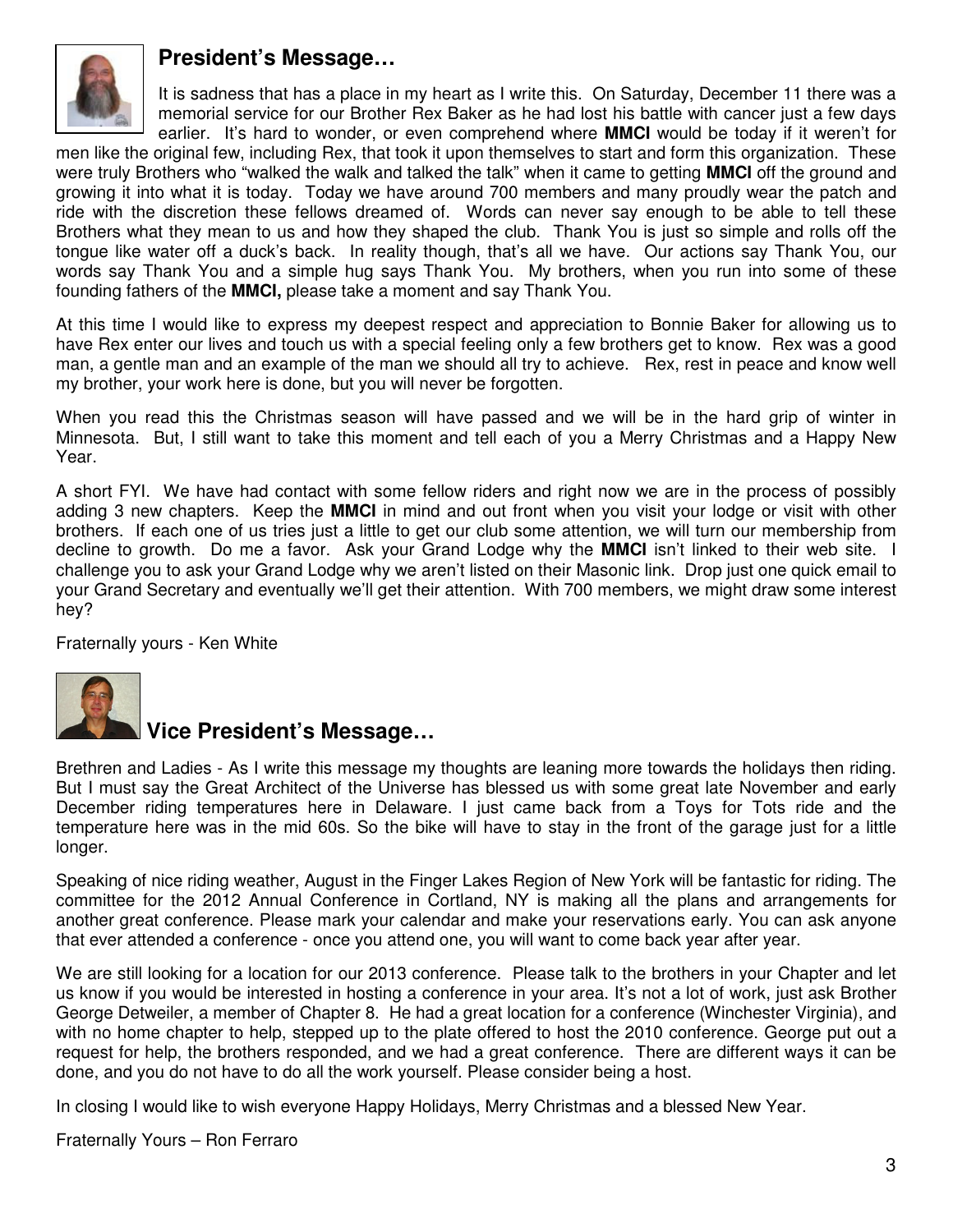### *MASONIC MOTORCYCLE CLUB INTERNATIONAL ® INC*.



2012 ANNUAL CONFERENCE Cortland, New York Tuesday, August  $14^{th}$  thru Friday, August  $17^{th}$ , 2012

### **PLEASE PRINT**



| NAME<br><u> 1989 - Johann Stoff, deutscher Stoff, der Stoff, der Stoff, der Stoff, der Stoff, der Stoff, der Stoff, der S</u> |             |                                       |       |             |                                         | MEMBER# |        |                     |           |  |
|-------------------------------------------------------------------------------------------------------------------------------|-------------|---------------------------------------|-------|-------------|-----------------------------------------|---------|--------|---------------------|-----------|--|
| PASSENGER NAME                                                                                                                |             |                                       |       |             |                                         |         |        |                     |           |  |
|                                                                                                                               |             |                                       |       |             |                                         |         |        |                     |           |  |
|                                                                                                                               |             |                                       |       |             |                                         |         |        |                     |           |  |
| <b>CITY</b>                                                                                                                   |             | STATE________                         |       |             |                                         |         |        |                     |           |  |
|                                                                                                                               |             |                                       |       |             |                                         |         |        |                     |           |  |
|                                                                                                                               | <b>ITEM</b> |                                       |       |             |                                         | #       |        |                     | Sub-Total |  |
|                                                                                                                               |             |                                       |       |             | Registration Fee - Adult                |         | X      | \$70.00             |           |  |
|                                                                                                                               |             |                                       |       |             | Registration Fee - Children, 12 & Under |         | X      | \$35.00             |           |  |
| Conference Shirts - indicate # under size                                                                                     | Small       | Medium                                | Large | XL          | 2XL                                     | 3XL     |        |                     |           |  |
| Color = Natural, Women's tanks are pink                                                                                       |             |                                       |       |             | $+$ \$2.00                              | $+2.00$ |        |                     |           |  |
| Men's Short Sleeve T-Shirt (\$13.00)                                                                                          |             |                                       |       |             |                                         |         | Χ      | \$13/\$15           |           |  |
| Woman's Tank Top (\$13.00)                                                                                                    |             |                                       |       |             |                                         | N/A     | X      | \$13/\$15           |           |  |
| Golf Shirt - Embroidered (\$22.00)                                                                                            |             |                                       |       |             |                                         |         | X      | \$22/\$24           |           |  |
| Tuesday Ride: Corning Glass Museum, Corning, NY - Please purchase at the museum.                                              |             |                                       |       |             |                                         | N/A     | $\chi$ |                     |           |  |
| Wednesday Ride: Baseball Hall of Fame, Cooperstown, NY - Group ticket \$17.50 (need 20 min.)                                  |             |                                       |       |             |                                         |         | Χ      | \$17.50             |           |  |
| NOTE: if age 65 or over a Senior ticket is \$10.75, please purchase at Cooperstown                                            |             |                                       |       |             |                                         |         |        | Under <sub>65</sub> |           |  |
|                                                                                                                               |             |                                       |       |             | <b>EXTRA CONFERENCE PIN</b>             |         | χ      | \$5.00              |           |  |
| Wine Tasting - please indicate $# \textcircled{ } $40.00$ /person                                                             |             | Indicate prefered day and Lunch below |       |             |                                         |         | Χ      | \$40.00             |           |  |
| Please incidate 1st, 2nd, 3rd choices.                                                                                        |             | Mon                                   | Tue   | Wed         | Thu                                     |         |        |                     |           |  |
| Space is limited, assignments will be 1st come 1st                                                                            |             | Early Bird                            |       |             |                                         |         |        |                     |           |  |
| serve. We will contact you with your final selection.                                                                         |             |                                       |       |             |                                         |         |        |                     |           |  |
| Wine Tasting Sandwich choice - indicate choice &                                                                              |             | Turkey                                | Ham   | R.          | Assorted                                |         |        |                     |           |  |
| number. Inlcudes cookie and chips                                                                                             |             |                                       |       | <b>Beef</b> |                                         |         |        |                     |           |  |
|                                                                                                                               |             |                                       |       |             |                                         |         |        | <b>TOTAL Due</b>    |           |  |

### **Make checks payable to MMCI# Chapter 12, mail checks and registration form no later than JULY 1st, 2012 to:**

MMCI c/o Kent Dorney 49 Simson Street, Tonawanda, NY 14150-2312

Hotel Information:

Ramada Inn and Conference Center; 2 River St., Cortland, NY – Phone # 1-607-756-4431 MMCI Room Rate is \$79.00/Night + Tax

Individuals must make their own reservations with the hotel no later than July 14th, 2012. After July 14th the hotel will accept reservations based upon available space and may be at prevailing rates.

For more information please feel free to contact:

| Dean & Karen Gonva   | $(570)$ 447-7507 (cell)<br>769-3282 /<br>570) -      | dirg46@vahoo.com    |
|----------------------|------------------------------------------------------|---------------------|
| Kent & Connie Dorney | 716) 531-2312 (cell)<br>15957<br>$7716$ .<br>1 694-1 | MMCIch8@verizon.net |

ALL PARTICIPANTS ARE REQUIRED TO SIGN A WAIVER FORM. CHILDREN UNDER 18 MUST HAVE THE WAIVER SLIP SIGNED BY PARENT(S) OR GUARDIAN(S).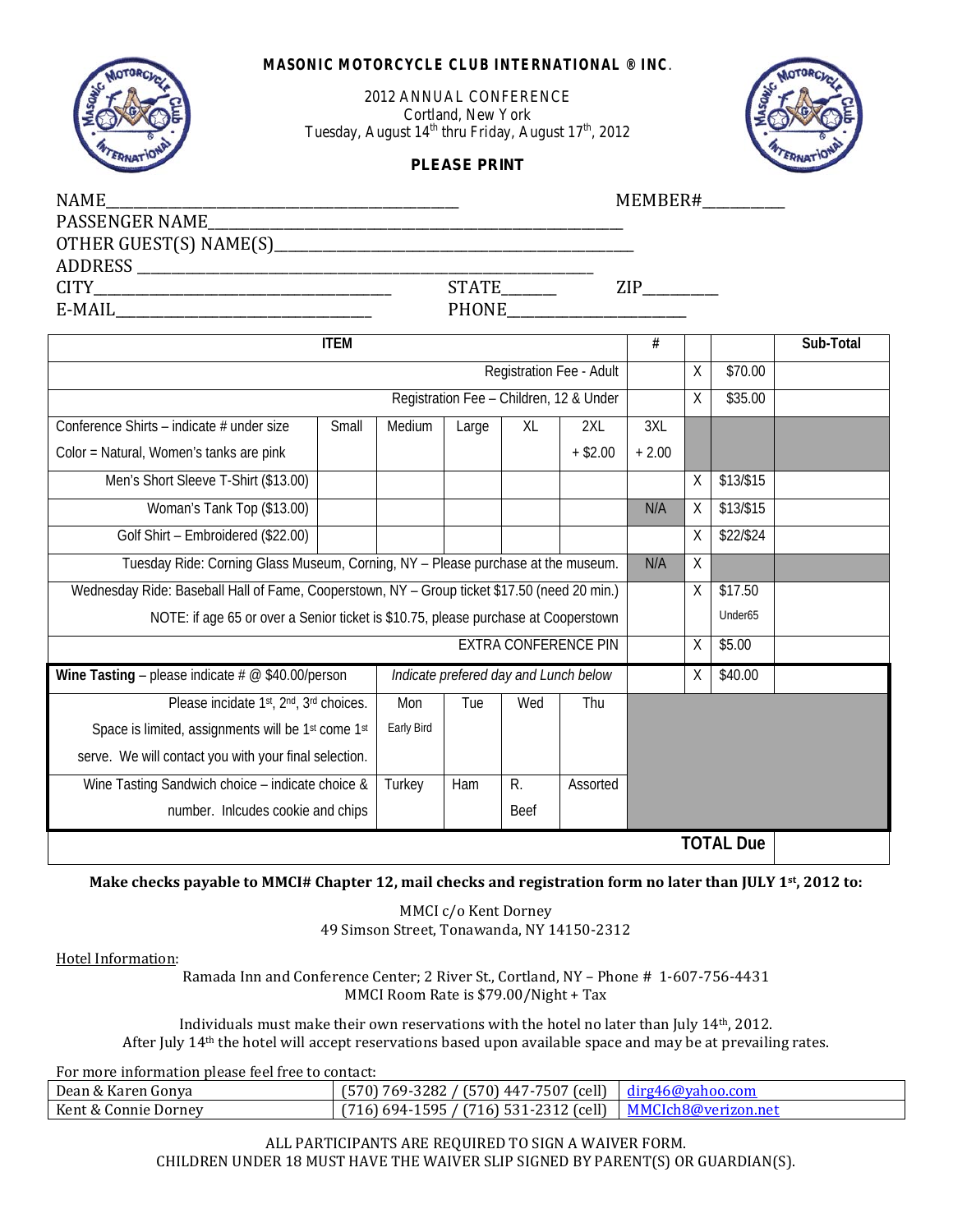**Final notice to PAST DUE Chapter 8 Members and local Chapters…** Chapter 8 Members – if your membership number on your mailing label ends with 2011, then this is your final newsletter. On January 31 you will be removed from the club roster if your 2012 dues and renewal form are not received by then. If you receive your newsletter by email and are unsure if you paid your dues, contact the International Secretary or Membership Chairman for more information.

The following Chapters have not sent in their dues and roster updates – **15 (CT), 28 (Empire NY), 37 (Camp Hill PA), 41 (Sioux Falls SD), 45 (Italy).** If you are a Member of one of these Chapters please contact your Club secretary immediately and request that your Chapter's 2012 dues and form be sent to the International Secretary by January 31. Chapters that do not submit their dues and renewal forms will be changed to inactive status, and their Members will be removed from the **MMCI** roster.

### **Thanks for your cooperation!**

**Rex Baker, MMCI Founding Member, called by the GAOTU...** Rex J. Baker, a founding member of the Masonic Motorcycle Club of Ohio (Chapter 1) and the Masonic Motorcycle Club International, passed away on Tuesday, November 29, 2011, at Hospice House in Poland, Ohio following a brief illness. He was 62. Rex was a veteran of the U.S. Air Force and served during the Vietnam War. He married Bonnie in 1977, and they enjoyed more than 34 years together.

In addition to helping found **MMCI**, Rex also served as International President and Secretary, and was **MMCI's** first membership chairman. At the time of his passing, Rex was serving as treasurer of **MMCI** Chapter 1. He was a longtime Mason and was a current member of Hartsgrove Lodge 397, Grand River Chapter 104, Geneva Council 145, the Columbian Commandry 52 and the Leroy F. Shanhower Council A.M.D. 149.

A memorial service in honor of Rex's life was held on December 11, 2011 at the Painesville Masonic Hall in Painesville, Ohio. Rex will be greatly missed by family, friends and **MMCI** Members.

**Minutes of the October 22, 2011 Executive Board Meeting…** The Fall 2011 meeting of the **MMCI** Executive Board was called to order by President Ken White at 4:02 PM in the conference room of the Quality Inn in Apalachin, NY. All elected and appointed officers were present except for Dave Page, Two Year Trustee; Rex Baker, Lifetime Trustee; Cliff Wilson, Lifetime Trustee. Chapters 1, 8, 12, 24 and 32 were represented. Opening prayer was given by Jeff Killian, International Chaplain, and the Pledge of Allegiance was led by Ken White, President.

Minutes of the Annual Meeting were approved.

### **Officers Reports**:

**President**: Ken stated that his report was published in the President's Message in the last newsletter. He also said that he wants to send out a letter on behalf of the NASP effort. Ken will handle that.

**Vice-president**: Ron stated that he had nothing to report at this time, but that he wanted to thank everyone for their support.

**Secretary**: as published in the Secretary's report.

**Treasurer**: as published in the Treasurer's report. George reported that the checkbook balances. George submitted bills for approval and payment. Motion made and passed to pay the bills. A question was raised about the Death Benefit Fund and its accounting, since it is not shown in the Treasurer's report. Discussion about how the DBF is set up.

**Trustees**: Nothing to report.

**Committees**: Membership reported three new member applications were received since the last Board meeting, but Kent could not report on how many current Chapter 8 members had not submitted their renewal forms. Kent also reported that a Chapter in LA could be formed, that the Central NY Chapter might reactivate,